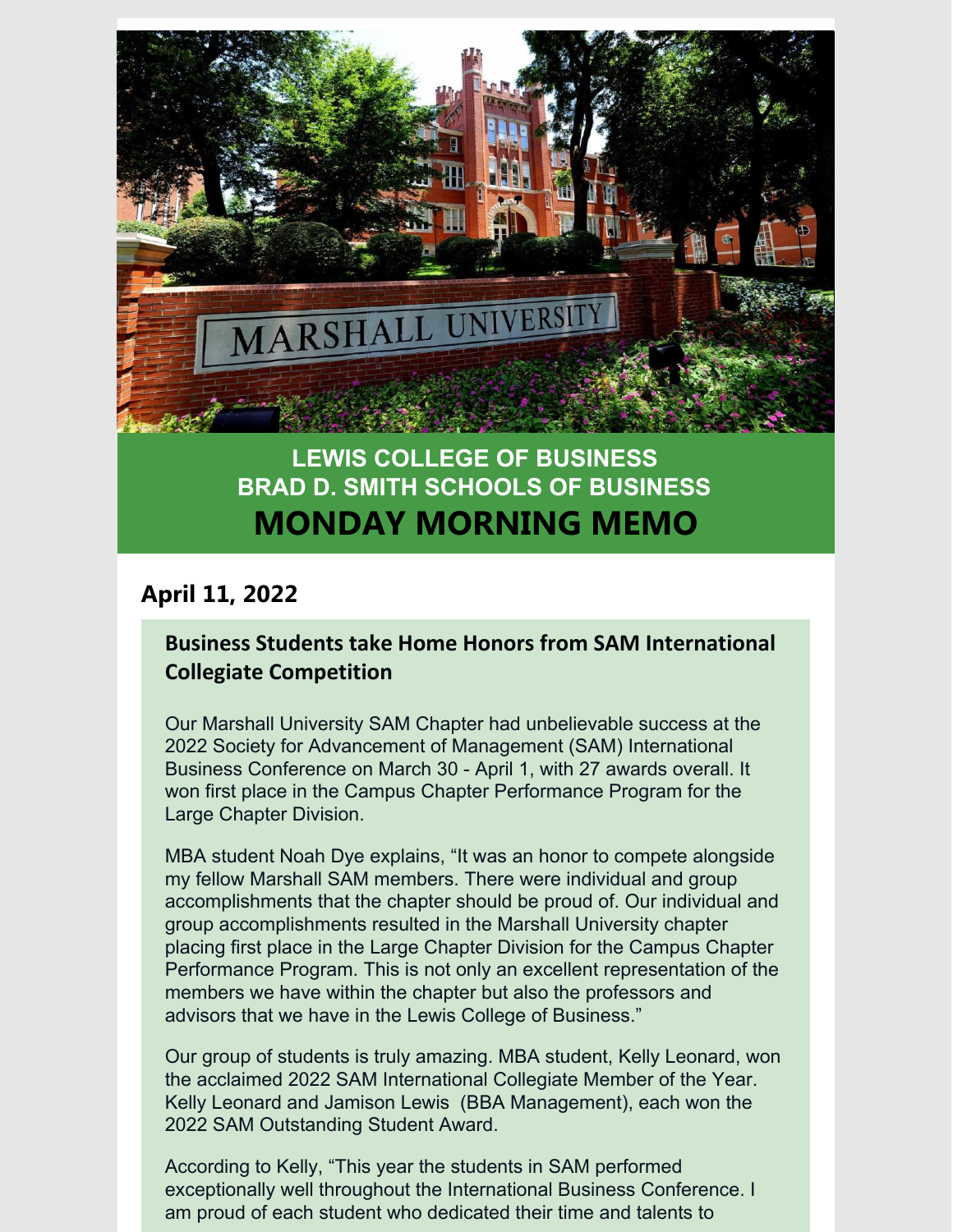advance our chapter and embraced what it means to be a part of SAM: knowledge, performance, and leadership ability. Among many deserving students, I was awarded the 2022 SAM International Collegiate Member of the Year Award. I am honored and humbled by this recognition of my professional and academic experiences, which all have been opportunities Marshall University provided me. I am extremely grateful to Marshall and SAM for this honor and for their guidance and support."

Jamison Lewis explains, "As the Senior Vice President of Marshall University SAM, I am very proud to receive the 2022 SAM Outstanding Student Award as a National Winner! We had an absolutely incredible year, and I am honored to receive this award amongst all of it. I look forward to continuing to work with our amazing students/faculty, and we will keep pushing to bring more awards to Marshall's distinguished Lewis College of Business!"

Congratulations to these outstanding students.



Glen Midkiff, Director of Stakeholder Engagement, and Interim Chief of Staff to the Provost, is the chapter advisor and curated a top-notch student team that went on to do wonders. He won the 2022 SAM Outstanding Advisory Award and the AM IBC 2022 Conference Challenge. Congratulations to Glen and all his work with the students, the chapter, and the conference. When asked about these achievements, Glen replied, "I am immensely proud of our SAM students' success in the business skills competition, and I'm incredibly humbled and honored by the award I received. I am who I am because of those who have mentored me and taught me. I cannot wait for those whom I have mentored to do the same one day."

SAM organizes this annual series of competitions, reaching back over 40 years, and provides an opportunity for students to showcase existing skills and further develop fundamental skills for business success. The Lewis College of Business is extremely proud of our students' accomplishments during this year's SAM conference and competition because they have used the skills and talent they have developed while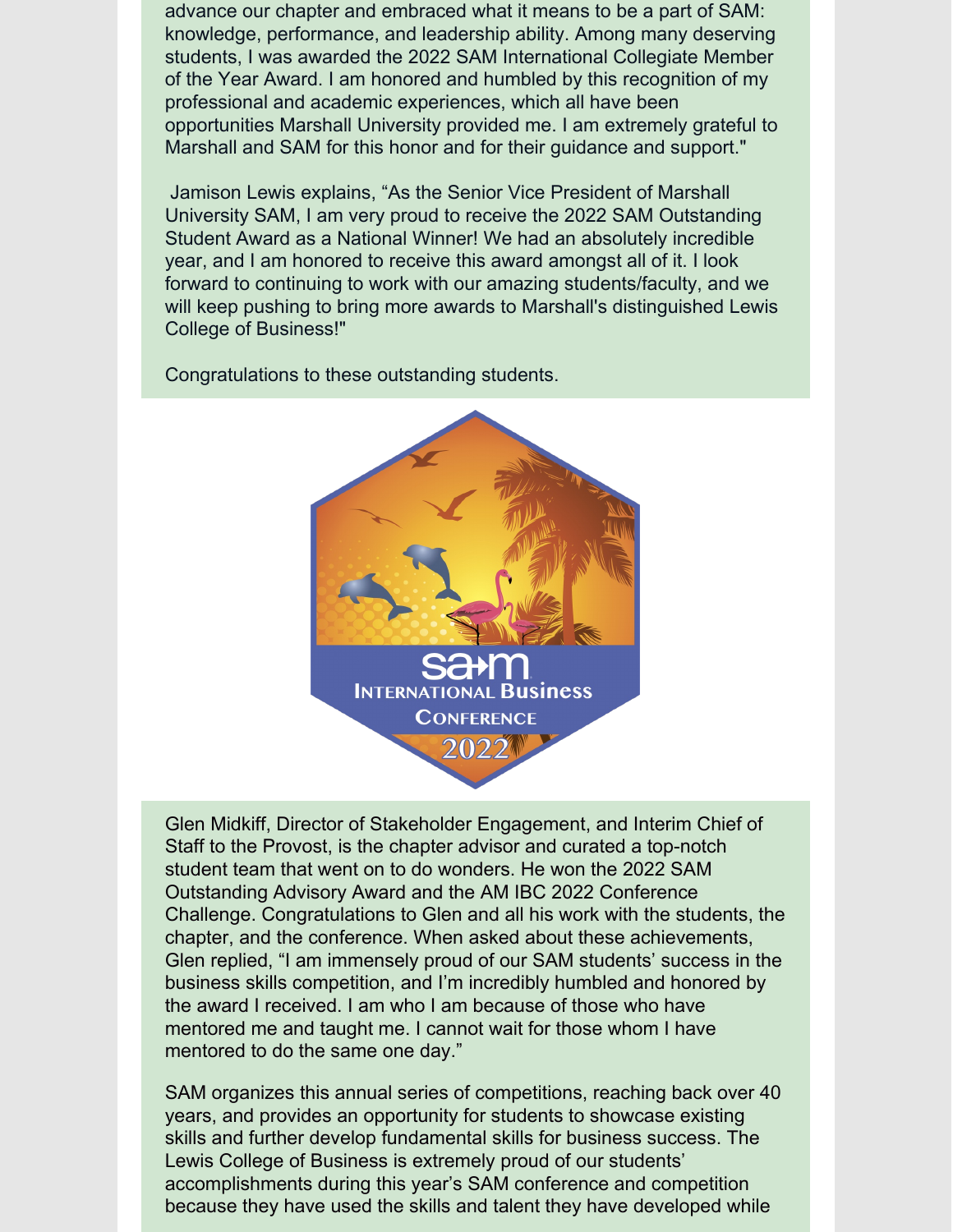as students in the Brad D. Smith Schools of Business. Students compete in business competitions designed to engage them in the application and practice of classroom learning to real-world challenges. The International Collegiate Business Skills Championship is composed of four events: the Extemporaneous Speech Competition, the Business Knowledge Bowl Competition, the Business Pitch Competition, and the Case Competition. Teams are scored by academic and industry professionals that have realworld experience in leadership and management.

Our student chapter did amazingly well in these events, capturing many first, second, and third place positions. BA in Public Relations student, Cassidy Waugh explains "I am so grateful to have been given the opportunity to compete and place in the 2022 International Business Competition with Marshall University's SAM Chapter. I am proud to be a part of an amazing team with such diverse strengths and strong leadership abilities that helped guide me through my first-ever competition. It was a great learning experience that made me a stronger student, teammate, and critical thinker. I cannot wait to see what we do next!"

#### **International Collegiate Business Skills Championship: Team Overall Achievement**

- **•** 1st Place, Open Division
- 1st Place, Undergraduate Division
- 2nd Place, Associate Division

#### **Individual Overall Achievement**

- **•** Jasiel Kinder 2nd Place, Open Division
- Bella Schrader 1st Place, Undergraduate Division
- McKenzie Bowman 2nd Place, Associate Division

#### **Extemporaneous Speech Competition**

- **•** Kelly Leonard 3rd Place, Open Division
- McKenzie Bowman 1st Place, Associate Division
- Cassidy Waugh 2nd Place, Associate Division

#### **Business Knowledge Bowl Competition**

- **•** Jasiel Kinder 1st Place, Open Division
- Paige Leonard 2nd Place, Open Division
- Kelly Leonard 3rd Place, Open Division
- Bella Schrader 1st Place, Undergraduate Division
- Brady Doyle 2nd Place, Undergraduate Division
- Jamison Lewis 3rd Place, Undergraduate Division
- McKenzie Bowman 1st Place, Associate Division

#### **Business Pitch Competition**

- **•** Paige Leonard 1st Place, Open Division
- Hadi Al Sayed Suliman Atassi 3rd Place, Open Division
- Bella Schrader 2nd Place, Undergraduate Division
- McKenzie Bowman 1st Place, Associate Division

#### **Case Competition**

**•** 3rd Place, Open Division